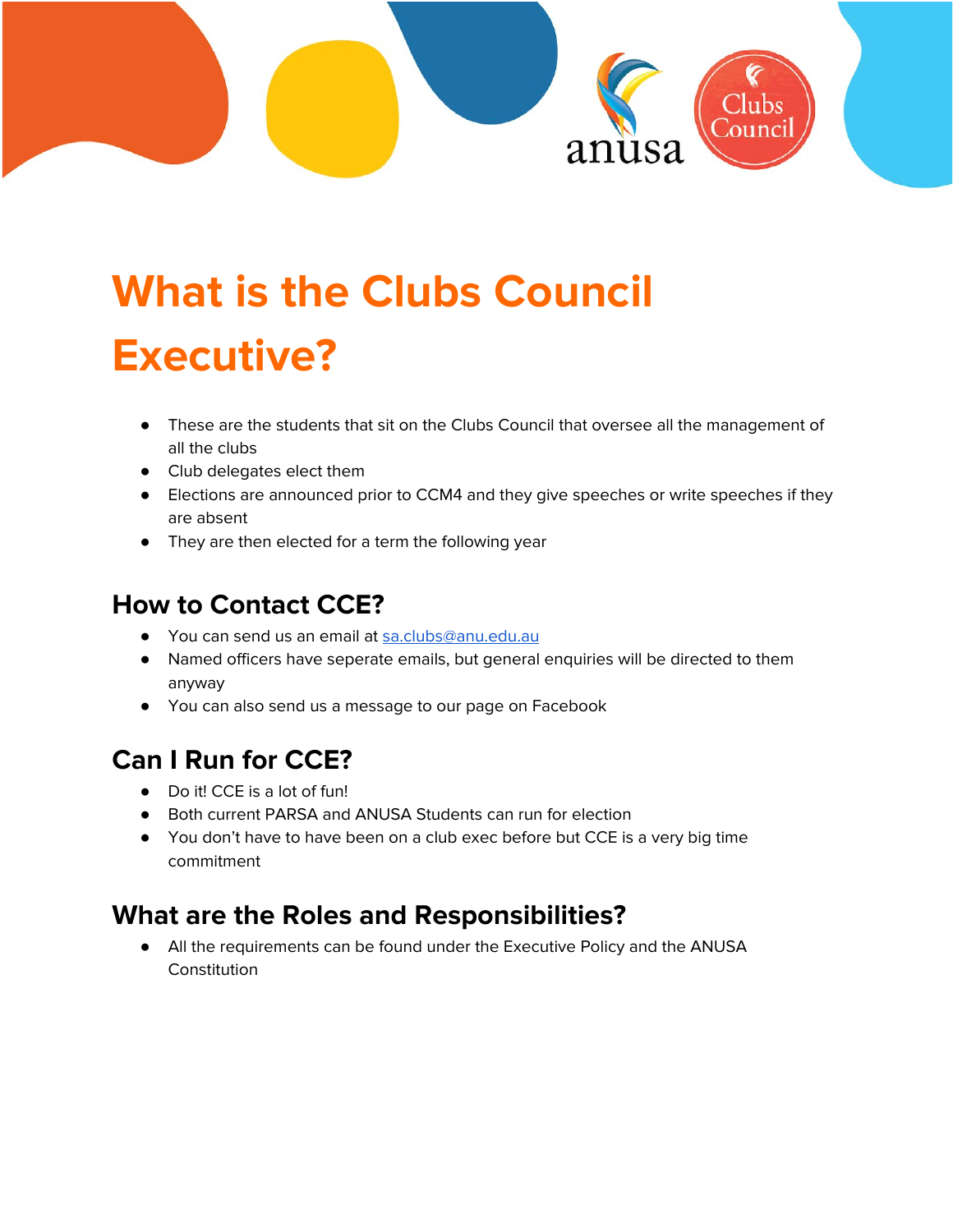## **Named Officers: These representatives have a large work requirement**

#### **Chair**

- They provide leadership, governance and policy direction to CC
- They chair (lead) meetings
- They manage disputes between clubs
- They report to SRC (Student Representative Council) on behalf of CCE
- They advocate for clubs
- They liaise with ANUSA staff for CCE

#### **Secretary**

- They make interpretations on Clubs Regulations and Council Policies, which means if policies are unclear, the secretary can clarify them
- They oversee the policies of CC
- They do any duties of the Chair the CCE decides

#### **Funding Officer**

- They manage CC's budget and expenses, including the allocation of SSAF (Student Services Amenities Fee)
- They conduct audits of clubs, as required by the ANUSA constitution
- They manage the Funding Policy

#### **Community Officer**

- They provide training to club executives so they know what's going on
- They help inter-club collaboration
- They organise social events for club executives

#### **Communications Officer**

- They handle all the communications of CCE including emails and facebook
- They help publish minutes from CCMs and CCEs

#### **Affiliations Officer**

- They manage clubs' reaffiliations
	- They are the first point of contact for clubs' reaffiliations
	- They ensure clubs have met technical requirements